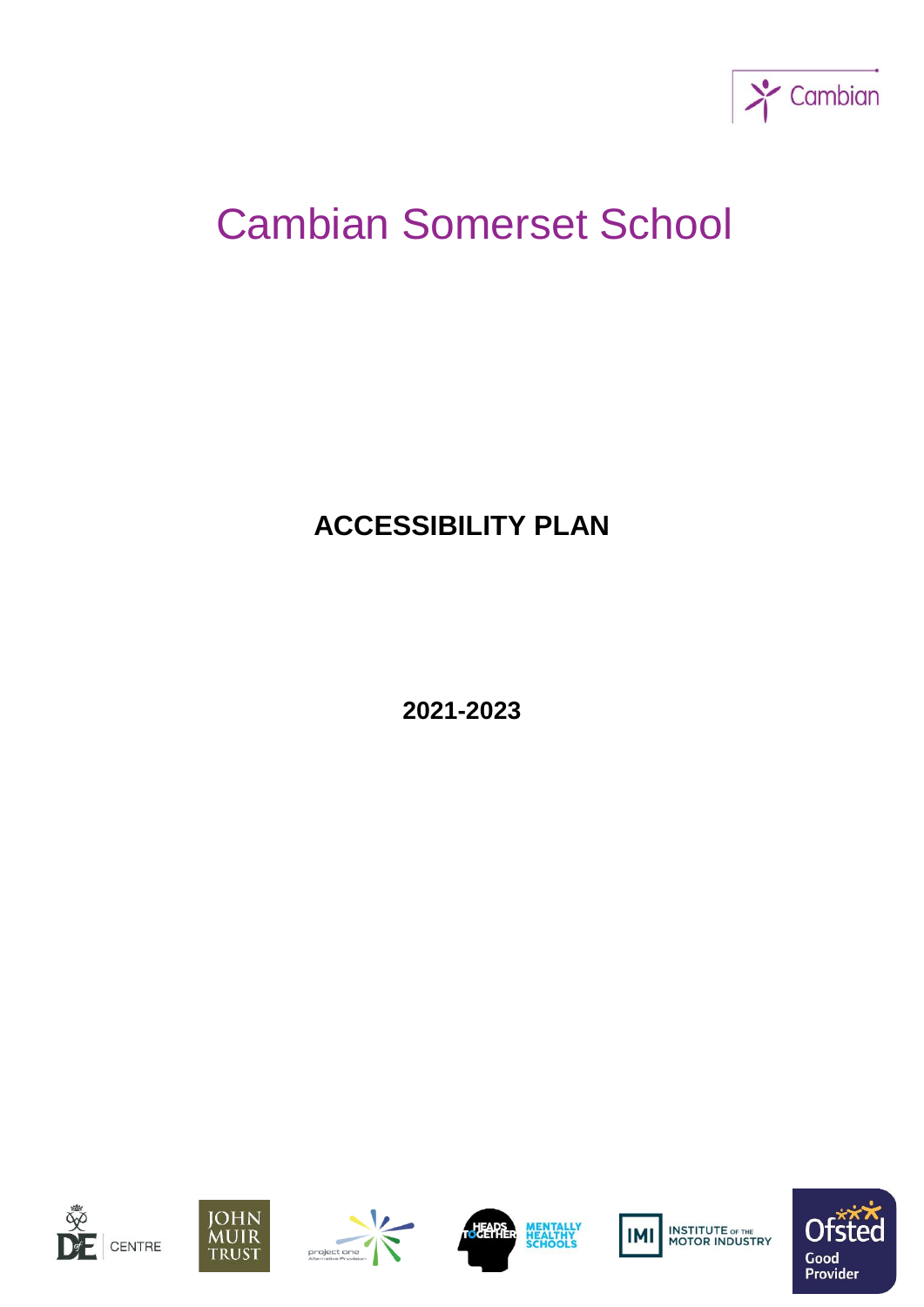#### **SOMERSET SCHOOL ACCESSIBILITY PLAN**

- 1. This Accessibility Plan is compliant with current legislation and requirements as specified in Schedule 10, relating to Disability, of the Equality Act 2010. The Senior Leadership Team and Governors are accountable for ensuring the implementation, review and reporting on progress of the Accessibility Plan over a prescribed period.
- 2. This School Accessibility Plan has been drawn up based upon information from our self-evaluation and suitability plan audit, and in conjunction with students, parents, staff and Governors of the School. The Accessibility Plan will be reported upon annually in respect of progress and outcomes, and provide a projected plan for the four year period ahead of the next review date.
- 3. This Accessibility Plan is structured to complement and support the School's Equality Objectives, and will similarly be published on the School website. Governors, with external advice, will monitor the School's activity under the Equality Act 2010 (and in particular Schedule 10 regarding Accessibility) and will advise upon the compliance with that duty.
- 4. We are committed to providing an environment that enables full curriculum access that values and includes all students, staff, parents and visitors regardless of their education, physical, sensory, social, spiritual, emotional and cultural needs. We are committed to taking positive action in the spirit of the Equality Act 2010 with regard to disability and to developing a culture of inclusion, support and awareness within each School.
- 5. The Accessibility Plan shows how access is to be improved for disabled students, staff and visitors to Somerset School in a given timeframe. In addition it anticipates the need to make reasonable adjustments to accommodate their needs where practicable. The Accessibility Plan will contain relevant and timely actions to:
	- increase access to the **curriculum** for students with a disability, expanding the curriculum as necessary to ensure that students with a disability are as prepared for life as are the able-bodied students; (If an School fails to do this they are in breach of duties under the Equalities Act 2010); this covers teaching and learning and the wider curriculum of the School such as participation in extra-curricular School clubs, leisure and cultural activities or School visits - it also covers the provision of specialist or **auxiliary aids and equipment**, which may assist these students in accessing the curriculum within a reasonable timeframe;
	- improve access to the **physical environment** of Somerset School, adding specialist facilities as necessary - this covers improvements to the physical environment of each School and physical aids to access education within a reasonable timeframe;
	- improve the delivery of **written information** to students, staff, parents and visitors with disabilities; examples might include handouts, timetables, textbooks and information about each Somerset School events; the information should be made available in various preferred formats within a reasonable timeframe.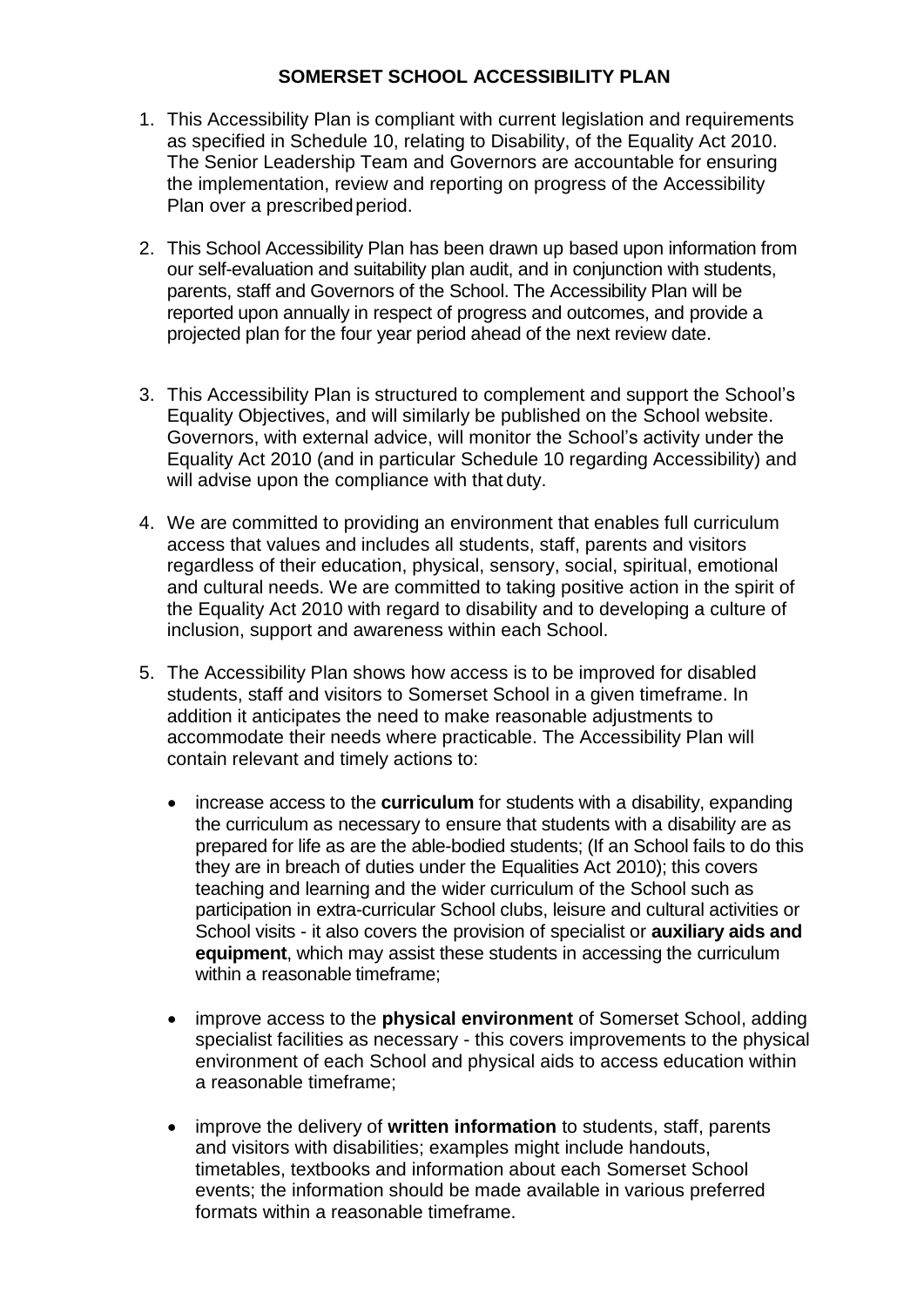- 6. The Accessibility Plan relates to the key aspects of physical environment, curriculum and written information.
- 7. Whole-School training will recognise the need to continue raising awareness for staff and Governors on equality issues with reference to the Equality Act 2010.
- 8. The Accessibility Plan should be read in conjunction with the following School policies, strategies and documents:
	- Curriculum Policy
	- Equality Objectives
	- CPD Policy
	- Health & Safety Policy (including off-site safety)
	- Trips and Visits Policy
	- Special Educational Needs Policy
	- Behaviour Policy
	- School Business Plan
	- Asset Management Plan
	- School Propectus
- 9. The Accessibility Plan for physical accessibility relates to the Access Audit of Somerset School, and remains the responsibility of the Senior Leadership Team and Governing Body. It may not be feasible to undertake all of the works during the life of this Accessibility Plan and therefore some items will roll forward into subsequent plans. An accessibility audit will be completed by Somerset School prior to the end of each period covering this plan in order to inform the development of a new Accessibility Plan for the ongoing period.
- 10.Equality Impact Assessments will be undertaken as and when policies are reviewed.
- 11.The Accessibility Plan will be published on Somerset School's website.
- 12.The Accessibility Plan will be monitored through the regular School Governance.
- 13.Somerset School will work in partnership with appropriate external agencies in developing and implementing this Accessibility Plan.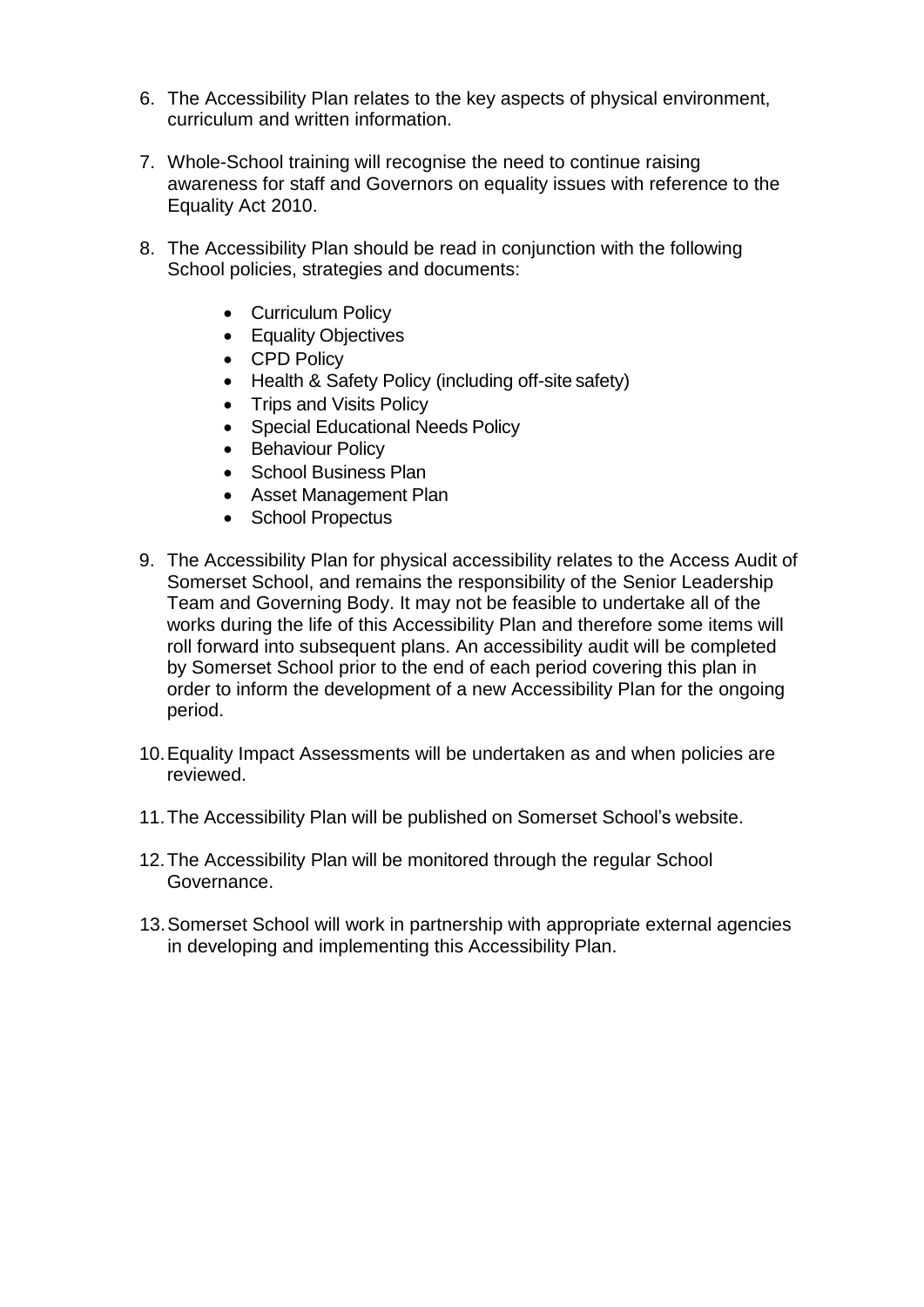### **Self-Audit – Accessibility**

| <b>Somerset School</b>                                                                                                                                                                                                                                      | <b>Rating</b> |              |           |
|-------------------------------------------------------------------------------------------------------------------------------------------------------------------------------------------------------------------------------------------------------------|---------------|--------------|-----------|
| <b>Curriculum:</b>                                                                                                                                                                                                                                          | <b>Yes</b>    | Some         | <b>No</b> |
| The appropriate use of ICT will be used to support<br>students with disabilities and provide alternative formats<br>for presenting information.                                                                                                             | ✓             |              |           |
| Do you ensure that teachers and teaching assistants<br>have the necessary training to teach and support<br>disabled students?                                                                                                                               | ✓             |              |           |
| Are your classrooms optimally organised for disabled<br>students?                                                                                                                                                                                           |               | $\checkmark$ |           |
| Do lessons provide opportunities for all students to<br>achieve?                                                                                                                                                                                            | ✓             |              |           |
| Do lessons involve work to be done by individuals,<br>pairs, groups and the whole class? Are lessons<br>responsive to student diversity?                                                                                                                    |               | ✓            |           |
| Are all students encouraged to take part in music, drama<br>and<br>physical activities?                                                                                                                                                                     | ✓             |              |           |
| Do staff recognise and allow for the mental effort<br>expended by some disabled students, for example using<br>lip reading?                                                                                                                                 | ✓             |              |           |
| Do staff recognise and allow for the additional time<br>required by some disabled students to use equipment in<br>practical work?                                                                                                                           | ✓             |              |           |
| Do staff provide alternative ways of giving access to<br>experience or understanding for disabled students who<br>cannot engage in particular activities, for example some<br>forms of exercise in physical education?                                      | ✓             |              |           |
| Do you provide access to computer technology<br>appropriate for students with disabilities?                                                                                                                                                                 |               | $\checkmark$ |           |
| Are school visits, including overseas visits, made<br>accessible to all students irrespective of attainment or<br>impairment?                                                                                                                               | ✓             |              |           |
| Are there high expectations of all students?                                                                                                                                                                                                                |               | ✓            |           |
| Do staff seek to remove all barriers to learning<br>and participation?                                                                                                                                                                                      | $\checkmark$  |              |           |
| Does the size and layout of areas - including all<br>academic, sporting, play, social facilities; classrooms,<br>the assembly hall, library, gymnasium and outdoor<br>sporting facilities, playgrounds and common rooms -<br>allow access for all students? | ✓             |              |           |
| Can students who use wheelchairs move around the<br>school without experiencing barriers to access such as<br>those caused by doorways, steps and stairs, toilet<br>facilities and showers?                                                                 |               | ✓            |           |
| Are pathways of travel around the school site and parking<br>arrangements safe, routes logical and well signed?                                                                                                                                             |               | ✓            |           |
| Are emergency and evacuation systems set up to inform<br>ALL students, including students with SEN and<br>disabilities; including alarms with both visual and auditory<br>components?                                                                       |               |              |           |
| Are non-visual guides used, to assist people to use<br>buildings including lifts with tactile buttons?                                                                                                                                                      |               | ✓            |           |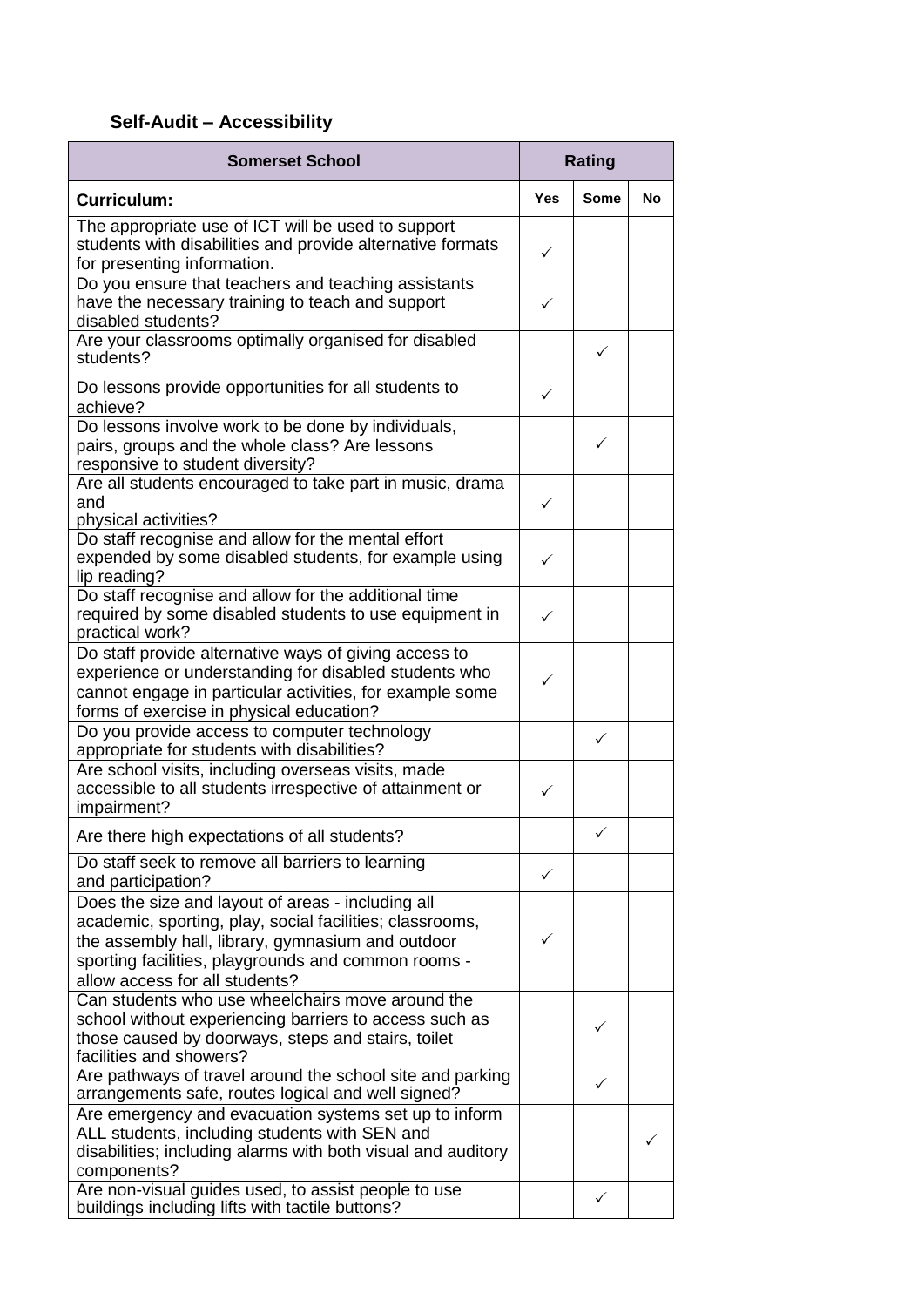| Could any of the décor or signage be considered to<br>be confusing or disorientating for disabled students<br>with visual impairment, autism or epilepsy? |  |  |
|-----------------------------------------------------------------------------------------------------------------------------------------------------------|--|--|
| Are areas to which students should have access well lit?                                                                                                  |  |  |
| Are steps made to reduce background noise for hearing-<br>impaired students such as considering a room's<br>acoustics and noisy equipment?                |  |  |
| Is furniture and equipment selected, adjusted and located<br>appropriately?                                                                               |  |  |

#### **The audit will identify any difficulties on the site, which may be addressed over the coming years, funds being available.**

#### **Main points in our plan**

#### **Access to the curriculum:**

- The overriding principle is to provide full curricular access to all students who have been allocated a place at a Somerset School within the Cambian Group.
- The identification of barriers to participation in all areas of School life is a priority and where necessary, adjustments will be made to the curriculum and teaching methods
- Individual subject areas are responsible for accessing each Somerset School's SLP's and Provision Maps for SEN data stored there, making appropriate use of information provided by the SENCo and identifying probable areas within their subject where students could experience difficulties. The annual development plan may include a component which considers how the curriculum will be adapted to meet the identified needs of students who will be taught in the coming academic year. Reference will be made to School resources and local/national guidance. The Senior Leadership Team will communicate when new support material becomes available
- Departments should identify staff development needs to improve their ability to meet the needs of students and include these within the performance management systems
- Links should be developed with agencies that can extend the expertise of staff and extend the learning experiences of students
- All staff should feel confident in their ability to deal appropriately with every student. They should be able to identify when a child is not suited to an activity, and have an alternative available.

#### **Access to the physical environment**

• Within the context of Somerset School, which contains steps, all refurbishment will be undertaken with the intention of improving access for disabled students. Consideration will be given as to whether making alterations will be part of a logical plan, and provide value for money. Where a risk assessment has been undertaken, relating to a student with a disability, subject staff should implement the recommendations within their own teaching environment.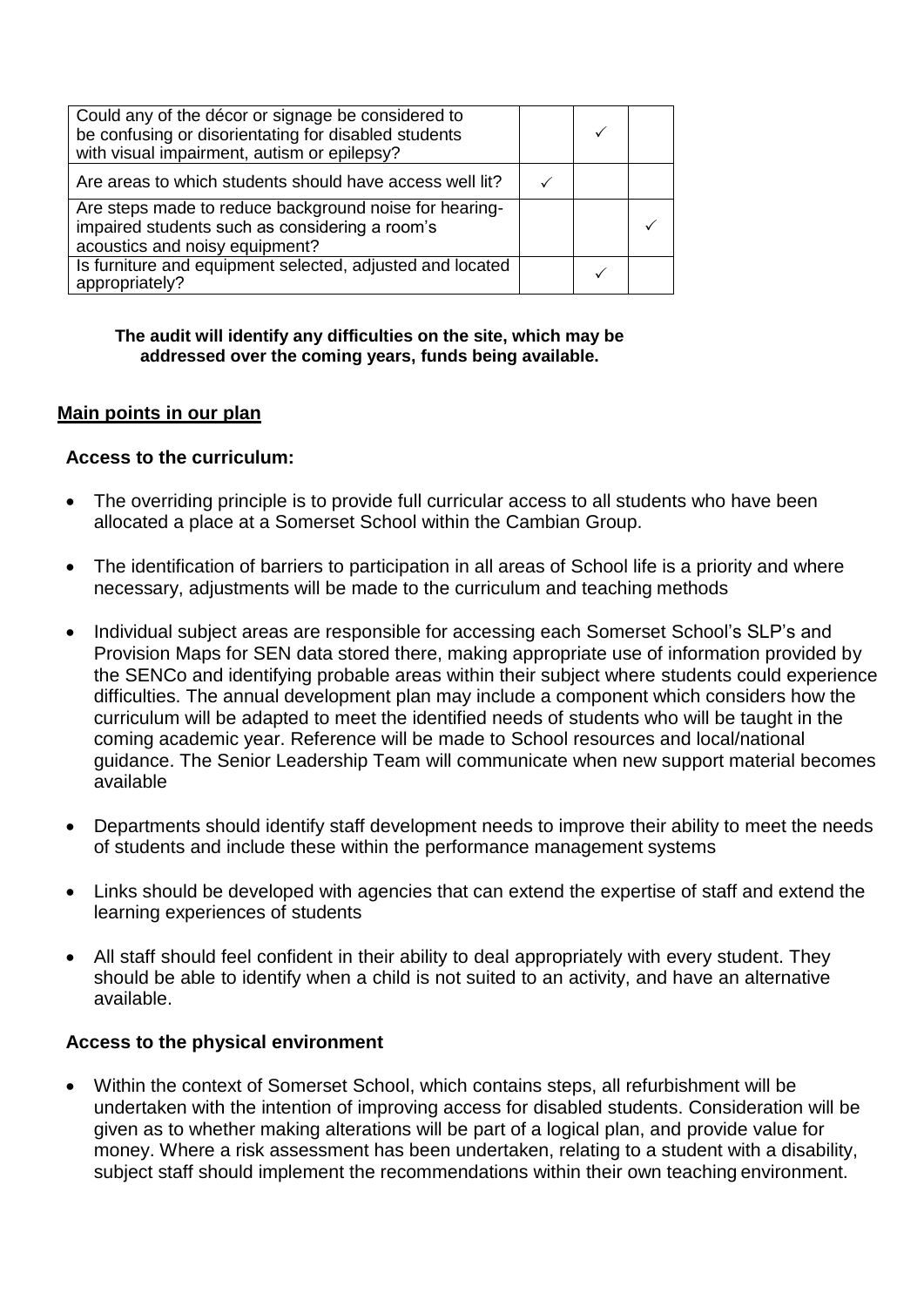#### **Access to written information:**

- Students who have difficulty accessing standard size print should have this fact identified on, or prior to admission, and this information will be transmitted to the SENCo, who will become responsible for distribution to the School staff. All relevant information will be collated in Somerset School's database of student needs and kept available for staffevaluation.
- The SENCo will communicate individual requirements for enhanced scripts to Curriculum Leaders to enable them to produce material for a specific student.
- Students needing enhanced print should not be sent to collect their own version of a worksheet, which should have been prepared in advance of the lesson.
- Staff must ensure that the specific needs of every student has been met by forward planning of every lesson, and the production of differentiated material to meet identified needs.
- Consideration must be given to the text presented to students, considering the need for simplified versions where this is appropriate
- The use of whiteboards and projectors must be considered in the context of students disabilities. Recognition must be given that some formats, whilst beneficial to many students, will not be appropriate for all. An assessment should be made of the impact of using a technology with a class where a disabled student is working.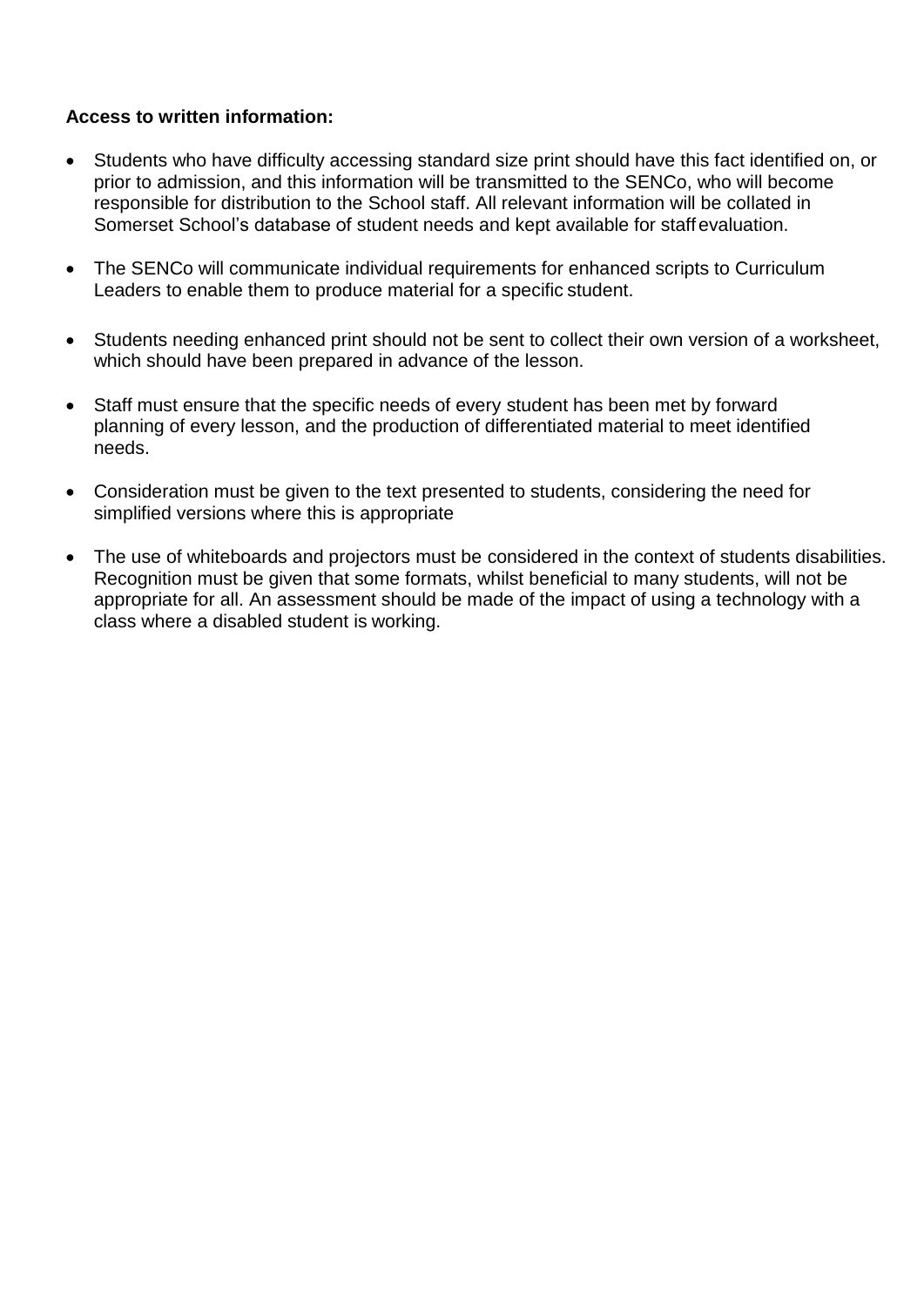## **Action Plan for improving accessibility 2021-2023**

| <b>Target</b>                                                      | <b>Tasks</b>                                                                                                                                     | <b>TIMESCALE</b>                                          | <b>Responsible staff</b>                                            | <b>Success criteria</b>                                                                     |
|--------------------------------------------------------------------|--------------------------------------------------------------------------------------------------------------------------------------------------|-----------------------------------------------------------|---------------------------------------------------------------------|---------------------------------------------------------------------------------------------|
| <b>Access to the curriculum</b>                                    |                                                                                                                                                  |                                                           |                                                                     |                                                                                             |
| Information about<br>students accessibility                        | Update information set up<br>by SEN department to<br>collate and distribute<br>information regarding<br>students with identified<br>disabilities | In September at the<br>beginning of each academic<br>year | <b>SENCO</b>                                                        | Information available and<br>used by teaching and<br>support staff                          |
| Barriers within subjects                                           | Identify if barriers exist<br>and ensure that wherever<br>possible development<br>plans identify necessary<br>actions                            | In September each<br>academic year                        | <b>Curriculum Leaders</b><br><b>Pastoral Managers</b><br><b>SLT</b> | Development plans<br>contain elements to<br>tackle specific issues<br>related to disability |
| Links with external agencies                                       | Develop links with external<br>agencies who work with<br>disabled students                                                                       | Ongoing as required                                       | SENCO/Headteacher                                                   | Increased awareness of<br>what each external<br>agency can do to support<br>our students    |
| Increased staff awareness                                          | Empower staff to deal with<br>students sensory needs<br>appropriately                                                                            | Each academic year as<br>appropriate                      | SENCO/Headteacher                                                   | Staff are confident with<br>their ability to teach<br>identified students<br>effectively    |
| Review provision within<br>music, performing arts and<br><b>PE</b> | Ensure these subjects<br>provide access for<br>identified students                                                                               | In September each<br>academic year                        | <b>Curriculum Lead</b>                                              | Areas of difficulty<br>identified for inclusion in<br>action plan                           |
| <b>Trips</b>                                                       | Review accessibility for<br>identified students on trips                                                                                         | As required                                               | <b>SLT</b>                                                          | Procedures reviewed for<br>planning trips to ensure<br>accessibility issues<br>considered   |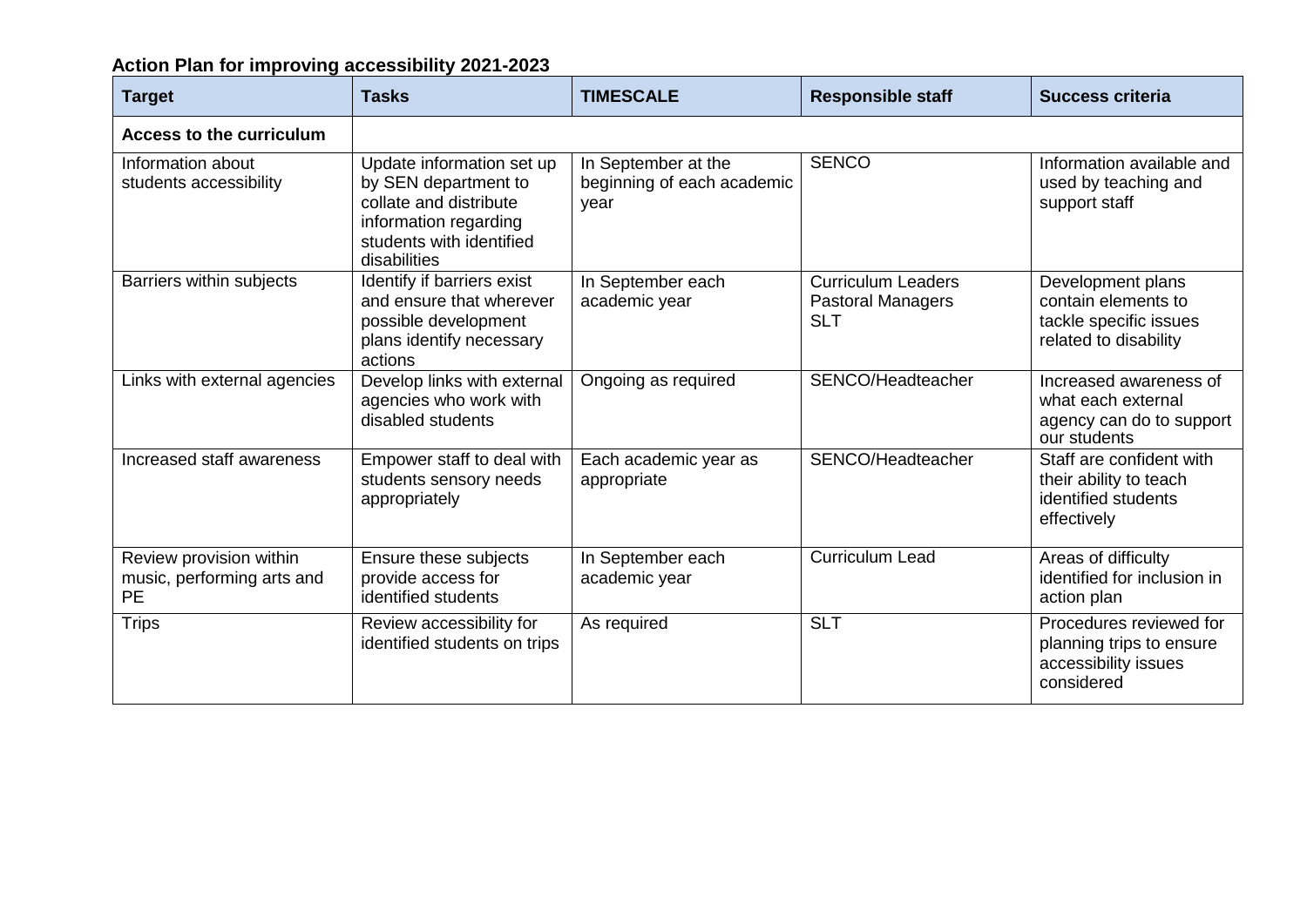| <b>Target</b>                                                                  | <b>Tasks</b>                                                                                                                             | <b>TIMESCALE</b>                | <b>Responsible staff</b>                                              | <b>Success criteria</b>                                                                                 |
|--------------------------------------------------------------------------------|------------------------------------------------------------------------------------------------------------------------------------------|---------------------------------|-----------------------------------------------------------------------|---------------------------------------------------------------------------------------------------------|
| Access to the physical environment                                             |                                                                                                                                          |                                 |                                                                       |                                                                                                         |
| <b>Steps</b>                                                                   | Work in conjunction with<br>School Operations and<br>Management to identify<br>problem steps and<br>introduce ramps where<br>appropriate | Ongoing                         | Headteacher<br>School<br>Operations and<br>Management<br><b>SENCO</b> | Provide ramps or similar<br>access solution in<br>identified areas                                      |
| Painting/decor                                                                 | Where this is undertaken,<br>consideration to be given<br>to sight impaired students.                                                    | Ongoing                         | <b>School Operations</b><br>and<br>Management/SENCO                   | Contrasting colours may<br>be used following<br>SENDIST guidance                                        |
| <b>Evacuation procedures</b>                                                   | Review of procedures                                                                                                                     | September each academic<br>year | Headteacher<br><b>SENCO</b>                                           | Review of needs of<br>students at Somerset<br>School and what they<br>do during emergency<br>situations |
| Lighting of entrances                                                          | Improve lighting outside<br>main entrance to ensure<br>safe entry and exit at all<br>times.                                              | As required                     | Headteacher<br>School<br>Operations and<br>Management                 | Consideration of the type<br>of replacement lights<br>purchased                                         |
| Lighting of classrooms<br>appropriate to meet the<br>sensory needs of students | Improve lighting in<br>classrooms and corridors to<br>reduce the impact on<br>students' sensory needs.                                   | On going                        | Headteacher<br>School Operations and<br>Management                    |                                                                                                         |
| Appropriate furniture                                                          | As guided by EHCP                                                                                                                        | As required                     | <b>SENCo</b>                                                          | Ensure identified needs<br>are met                                                                      |
| Wheelchairs                                                                    | Site survey to identify<br>accessible rooms.<br>Adapt curriculum rooms to<br>enable wheelchair access.                                   | As required                     | School<br>Operations and<br>Management<br>Headteacher                 | All students, including<br>wheelchair users can<br>access all subject areas.                            |
| Site/grounds                                                                   | Level outside spaces to<br>improve access around<br>the site.                                                                            | On-going                        | Headteacher<br>School<br>Operations and<br>Management                 | Grounds are judged to be<br>suitable for all students,<br>including those with<br>visual impairment.    |